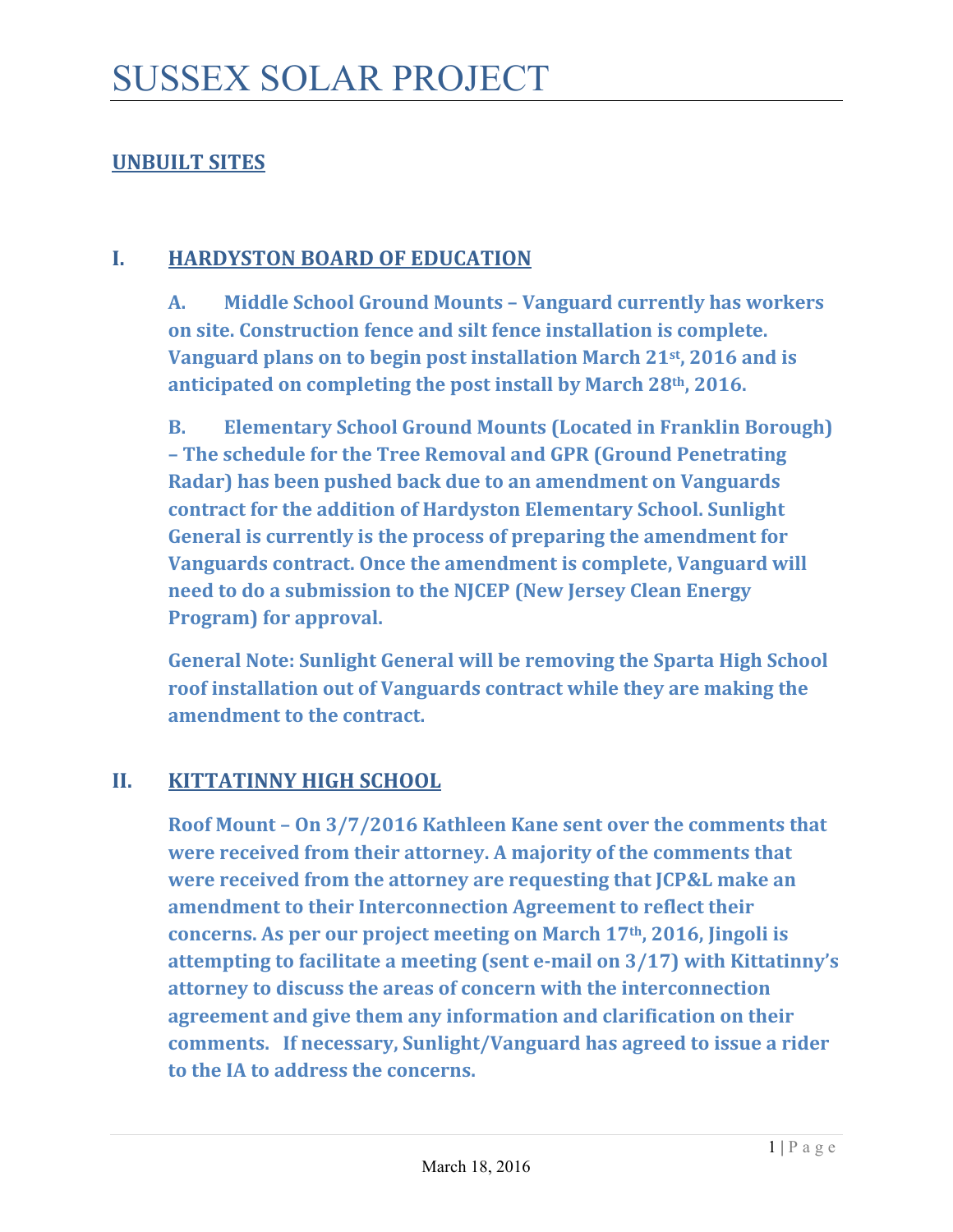# **III. SPARTA BOARD OF EDUCATION**

**Middle School Ground Mounts – The interconnection agreement is still in the possession of the Board of Education. Vanguard and Jingoli reached out to Barbara Decker and received a response on 3/4/2016 stating that they did receive the outstanding documents they needed and will update Vanguard and Jingoli after they discuss the documents with their attorney. As of March 18th, 2016 Vanguard and Jingoli have reached out to Sparta on several occasions and have not received a response regarding the interconnection agreement. Jingoli will attempt to contact the Superintendent (Dennis Tobin) to expedite the process. As per our project meeting from March 17th, 2016 Vanguard did have communication from the zoning official and they stated that the zoning application should be back to Vanguard with comments the week of March** 21st, 2016.

### **IV. SUSSEX VO‐TECH**

**A. Ground Mounts – Interconnection agreement and Soil Conservation District has been approved. A zoning review is the only item that is causing a delay for issuance of permits and construction commencement. Once this is finalized, Vanguard will schedule the GPR (Ground Penetrating Radar) scan to take place. As per our project meeting from March 17th, 2016 Vanguard did have communication from the zoning official and they stated that the zoning application should be back to Vanguard with comments the week of March 21st, 2016.**

**B. Roof Mount – Same status as above. A zoning review is the only items that is causing a delay for construction commencement. Jingoli will contact the Zoning Department and Construction Department to see if we can begin installation of the Roof Mounts since they may not be affected by Zoning.**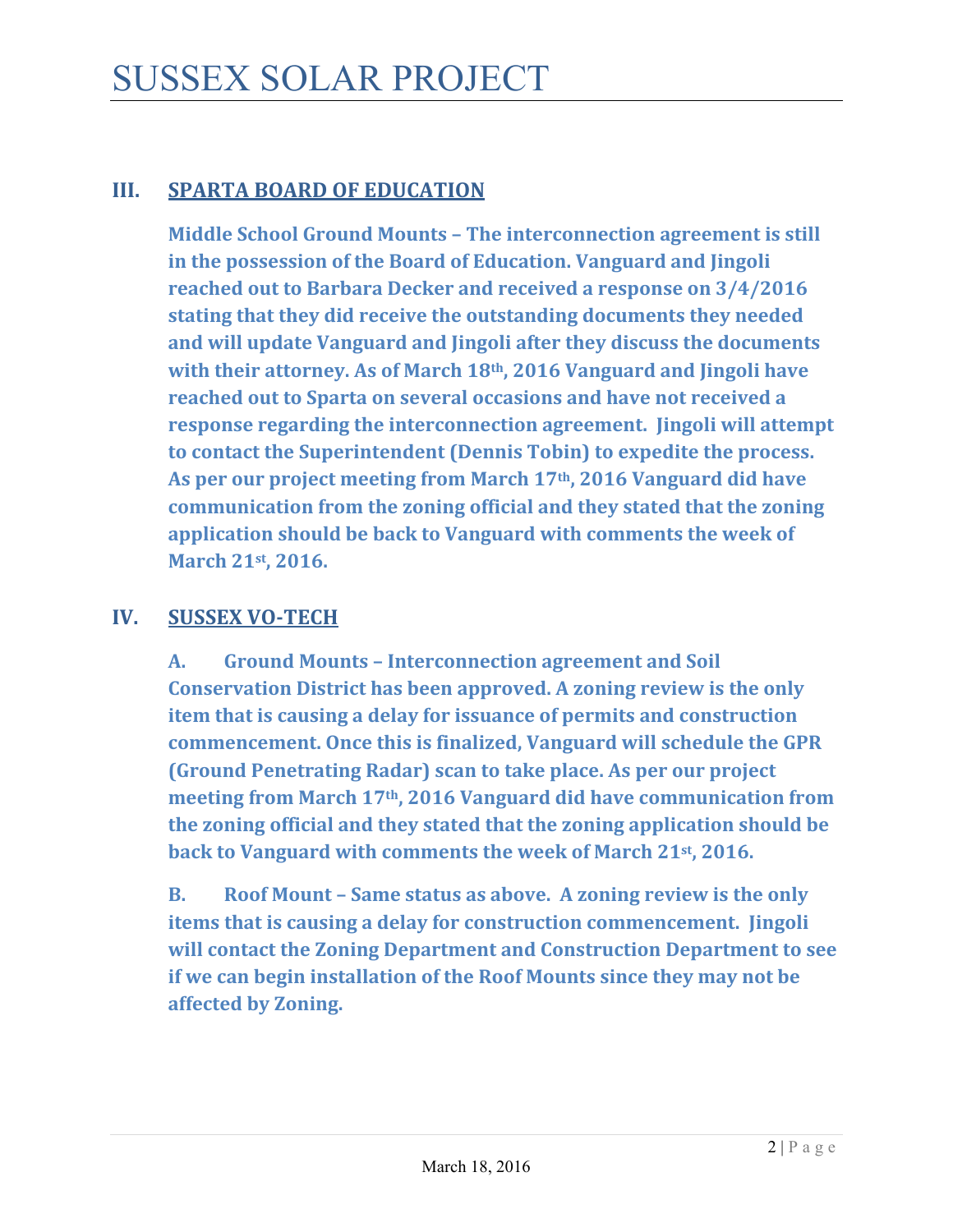# **Alternate Sites for the Sparta High School Allocation:**

## **Valley Road School Roof Mount**

 **Vanguard and Sunlight presented to the board March 16th, 2016 to go over the solar project. The board seemed interested and stated they would have a resolution on if they will be proceeding with the project or not. Vanguard, Sunlight and Jingoli attended the board meeting on March 16th. Vanguard did receive some additional questions regarding the project and are currently following up with answers.**

#### **Sussex County Municipal Utilities Authority**

 **At the SCMUA, there appears to be open land that could be utilized to fulfill the remainder of the Sparta High School Roof Mount allocation of panels. The March 8th meeting was cancelled, but Vanguard, Jingoli and Sunlight will stop at the site on Monday, March 21st, 2016 to speak to Tom Varro regarding the feasibility of the installation. We will provide an additional update after that meeting.**